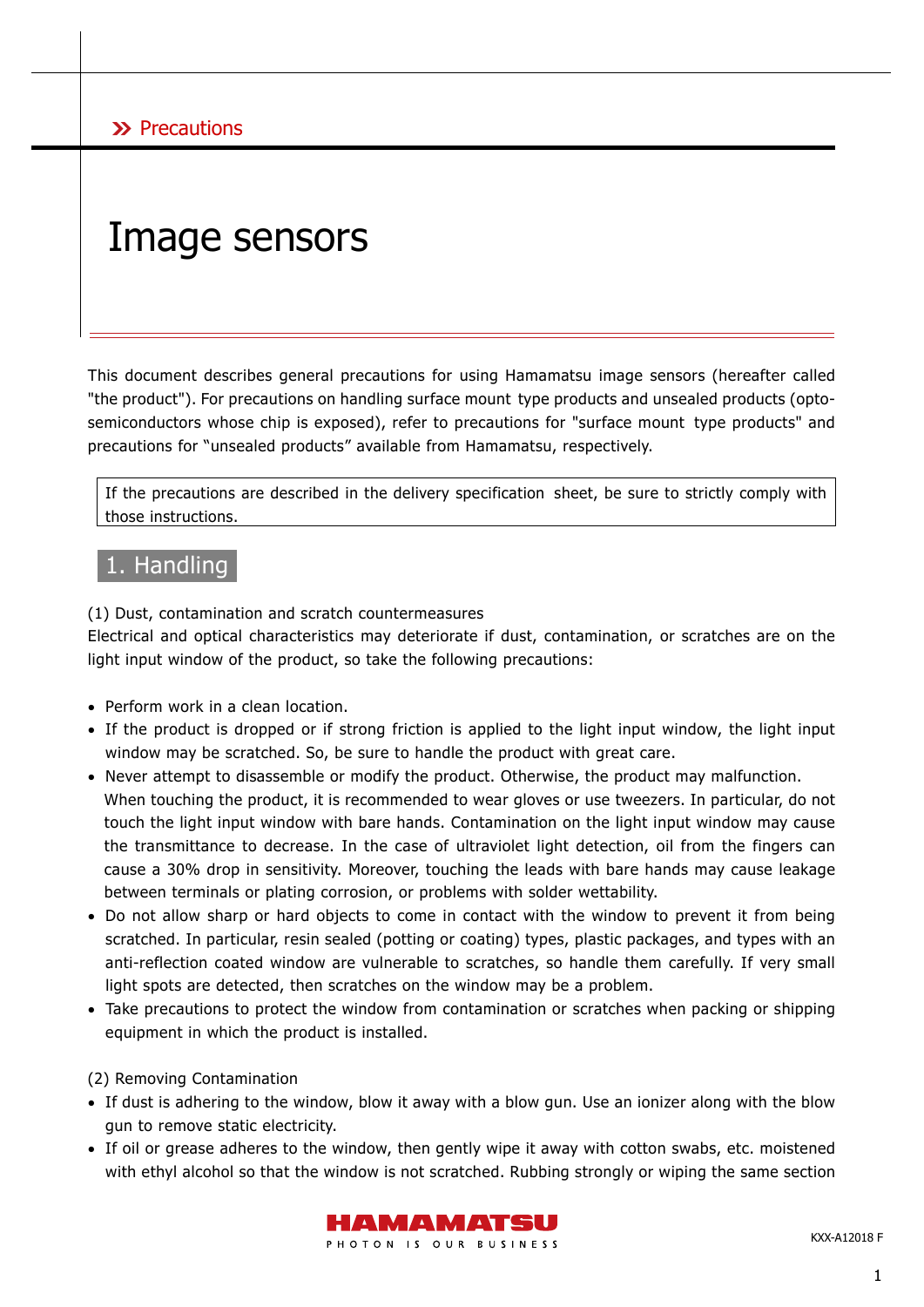over and over will decrease the electrical and optical characteristics, or the reliability.

- Do not rub the window with a dry cloth or cotton swab. Doing so may cause scratches or static electricity, resulting in malfunctions.
- Absolutely never use solvent for cleaning.

#### (3) Precautions when mounting

- The product is a precision optical component, so placing excessive loads on the package may cause problems such as package warping or damage, chip peeling, wire breakage, damage to thermoelectric cooler, or poor optical characteristics. Take full precautions when mounting the product on the board, inserting the product into the socket, or installing the heatsink.
- Never handle the product in the following ways since this may cause the package to break.
	- ・ push the product wire leads into the socket forcibly with high insertion pressure.
	- ・ apply a hot soldering iron to the leads for a long time.
	- ・ apply repeated stress to the leads.
	- ・ suddenly cool or suddenly heat the product.
	- ・ for thermoelectrically cooled image sensors, put thermo conductive materials with uneven thickness between the sensor and heatsink, and tighten them excessively.
- Check the pin connection positions when mounting the product in the socket. Installing the product reversely or in the wrong position may damage the product. Be sure to turn on the power after the product has been properly installed.
- Never push the light input window when inserting the product onto the printed circuit board, etc. Pushing the light input window may cause cracks and fractures in the light input window, possibly causing it to fall out. This may lead to malfunctions.
- When handling the product, hold its side surfaces as shown in Photo 1.
- The product can also be inserted by pushing its screw fixing parts at both ends as shown in Photo 2, but pushing too strongly may cause the screw fixing parts to break, so do not push them forcibly.
- Never push the product surface with your fingers, hands, or tools as shown in Photos 3 and 4.
- When connecting the product to the socket, use a socket that conforms to the product wire lead specifications. Additionally, do not forcibly insert the product with bent wire lead. (Doing so may apply strong stress to the package.)
- Be aware that inserting the product reversely, inserting it incorrectly, or causing short-circuit between terminals may lead to malfunctions.





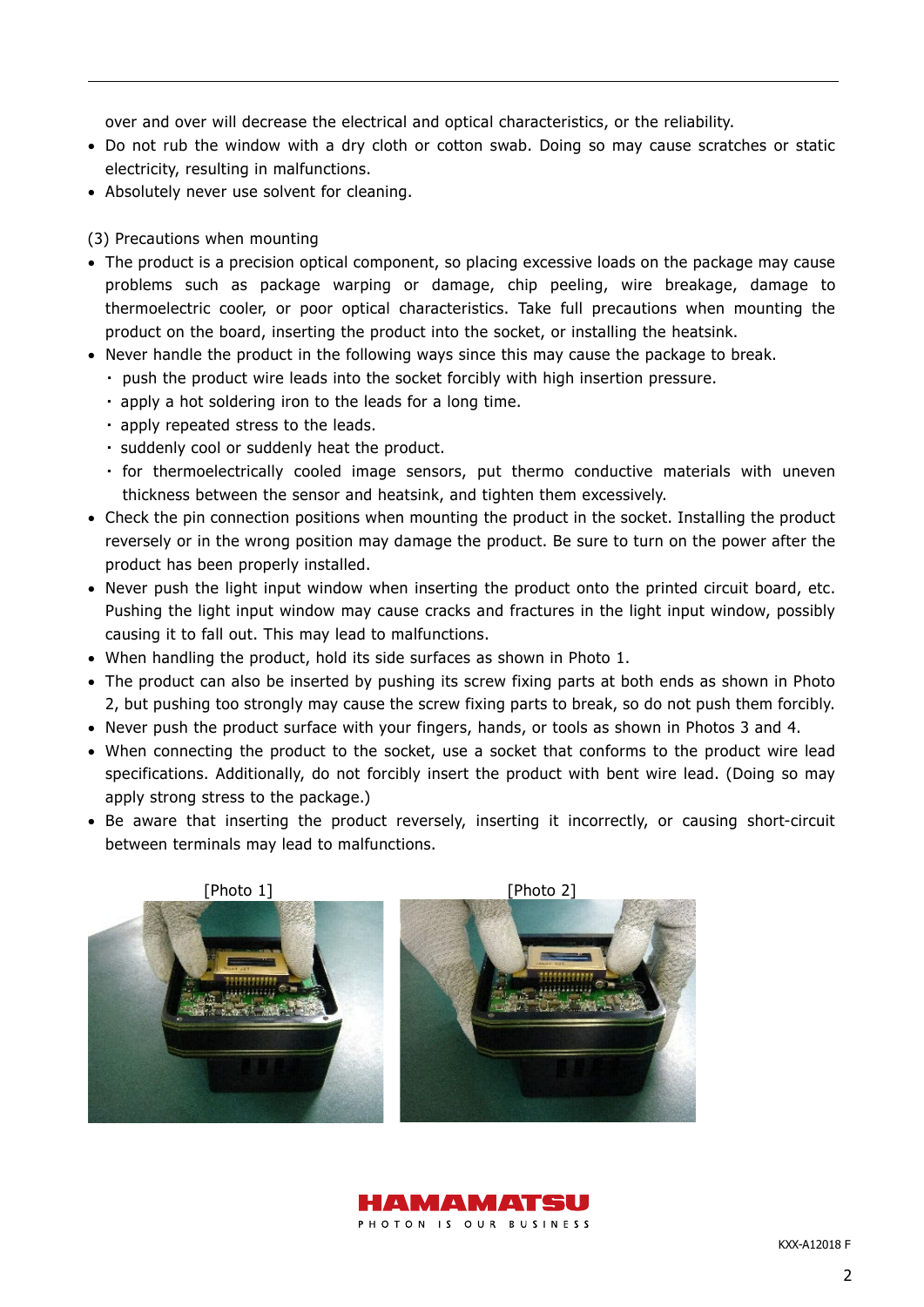





(4) Incident light level

- The product output is proportional to the incident light saturation exposure (incident light level  $\times$ integration time). The electrical charge that can be accumulated in the image sensor is limited, so signals higher than the saturation charge cannot be read out. Oversaturation charges can cause a blooming phenomenon and may adversely affect the characteristics temporarily. Set the integration time so that the output is not saturated.
- Do not expose the product for long periods of time to strong light that exceeds normal operating conditions.

(5) Ultraviolet light and X-ray irradiation

● Long-term exposure to the UV or X-ray irradiation will cause product characteristics to deteriorate. Avoid exposing the product to any unnecessary UV or X-ray irradiation. The product usage environment may require countermeasures to block unnecessary UV or X-rays. Please avoid exposing the bonding sections of the ceramic base and glass to UV light.

(6) Cooling/heating temperature gradient rate

● Make the setting so that the temperature does not change suddenly during element cooling or heating.

(7) Usage in high temperature/humidity environments

● Product deterioration is faster at high temperature and humidity than at normal temperature and humidity. Avoid using the product in high temperature/humidity environments unless absolutely necessary.

# 2. Storage

- Do not let the product get wet or be exposed to direct sunlight, harmful gases, or dust. Also avoid storing it in locations where sudden temperature changes may occur.
- For products packed in moisture-proof bags, do not open the bag until just before product use so as to prevent oxidation or contamination on the leads and moisture absorption by the package. Even if still packed in the moisture-proof bag, do not let the bag get wet or be exposed to direct sunlight, harmful gases or dust, or do not store it in locations where sudden temperature changes may occur. Also avoid humidity rise which may occur such as by turning off the night-time air conditioning.
- Do not lay a heavy object or load on the product or the bag. Also avoid stacking the products or



PHOTON IS OUR BUSINESS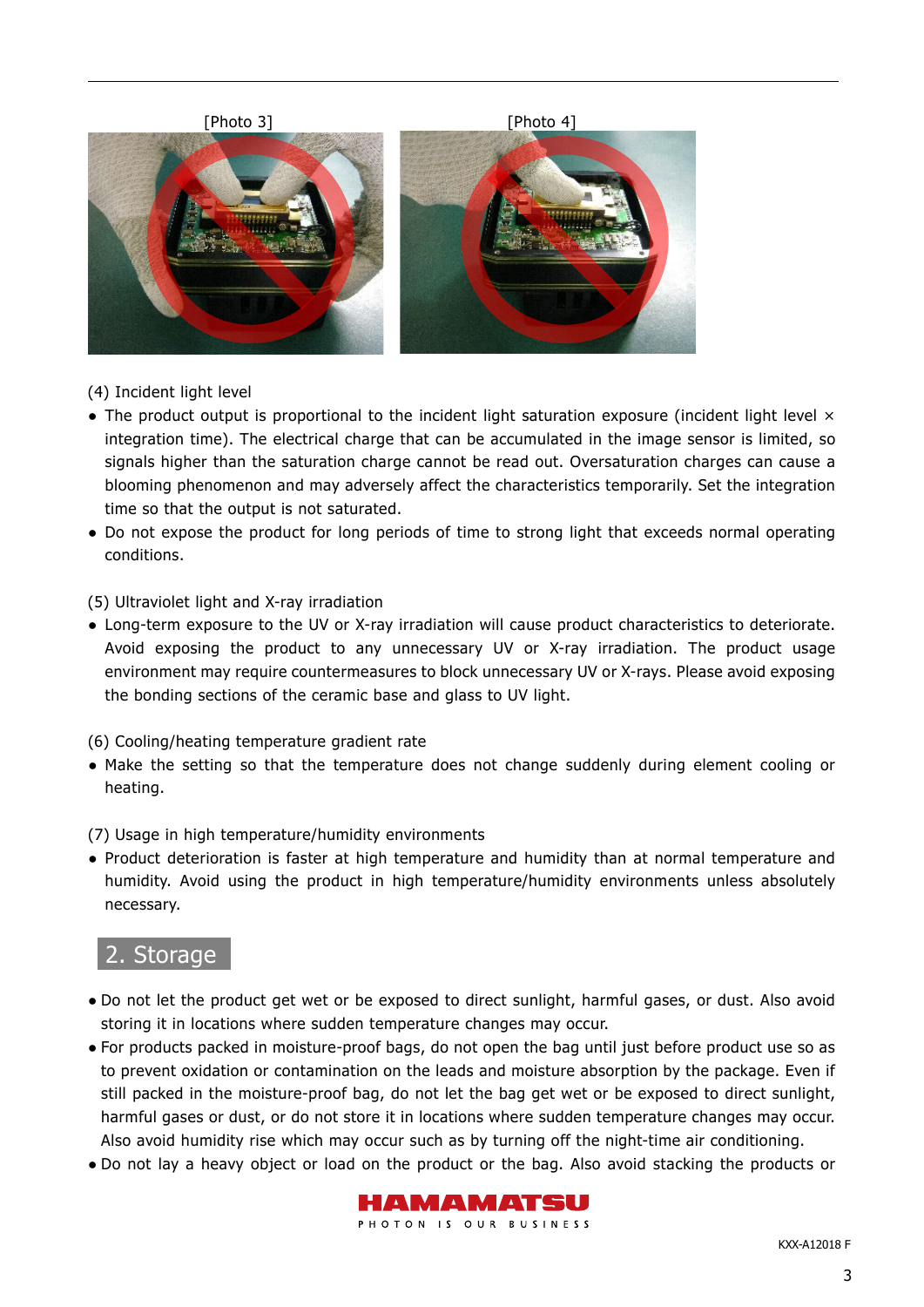bags when storing them.

- If storing the product in another case, then use a conductive case.
- Placing the product in an unsatisfactory environment (exceeding recommended storage conditions [Table 1]) may cause poor solderability, rust on product leads, or a drop in electrical characteristics. If there are storage conditions listed on the datasheet or delivery specification sheet, then be sure to comply with them.
- For products packed in moisture-proof bags, if there is a problem with the sealing of the moistureproof packing, then the silica gel color will change from navy blue to red due to moisture absorption. So, check for color change of the silica gel when opening. If any fault is found, contact Hamamatsu.
- For tape packing products, tape unwound from a reel must not be left in that state for long periods. Additionally, do not bend the tape more than necessary.

| Product                                        |                     | Storage conditions          | Remark                                                                                                       |
|------------------------------------------------|---------------------|-----------------------------|--------------------------------------------------------------------------------------------------------------|
| Product not packed in                          |                     | Temperature: 15 °C to 35 °C |                                                                                                              |
| moisture-proof bag                             |                     | Humidity: 45% to 75%        |                                                                                                              |
| Product<br>packed in<br>moisture-<br>proof bag | Unopened<br>product | Temperature: 15 °C to 35 °C | A sharp item coming in contact<br>with the moisture-proof bag<br>might open a hole in it, so use<br>caution. |
|                                                |                     | Humidity: 45% to 75%        |                                                                                                              |
|                                                |                     | Period: within 12 months    |                                                                                                              |
|                                                | Opened<br>product   | Temperature: 15 °C to 35 °C |                                                                                                              |
|                                                |                     | Storage in a low-humidity   |                                                                                                              |
|                                                |                     | desiccator                  |                                                                                                              |
|                                                |                     | Period: within 3 months     |                                                                                                              |

# [Table 1] Recommended storage conditions

# 3. Soldering

The correct soldering time and temperature differ depending on the type of package. See the recommended soldering condition examples [Table 2] for soldering time and temperature. If soldering conditions are listed in the datasheet or delivery specification sheet, then please comply with those conditions.

[Table 2] Recommended soldering condition examples

| Package | Soldering<br>temperature | Soldering time    | <b>Remarks</b>                                                              |
|---------|--------------------------|-------------------|-----------------------------------------------------------------------------|
| Metal   | 260 °C or less           | Within 10 seconds |                                                                             |
| Ceramic | 260 °C or less           | Within 5 seconds  | Solder the leads at a point at<br>least 2 mm away from the<br>package body. |

(1) Points requiring special caution

- Take adequate care to make sure that the soldering iron tip temperature and the soldering time are correct.
- Do not attempt soldering at high temperatures or long periods.
- Take measures to prevent solder or flux from flying outward and sticking to the light input window,

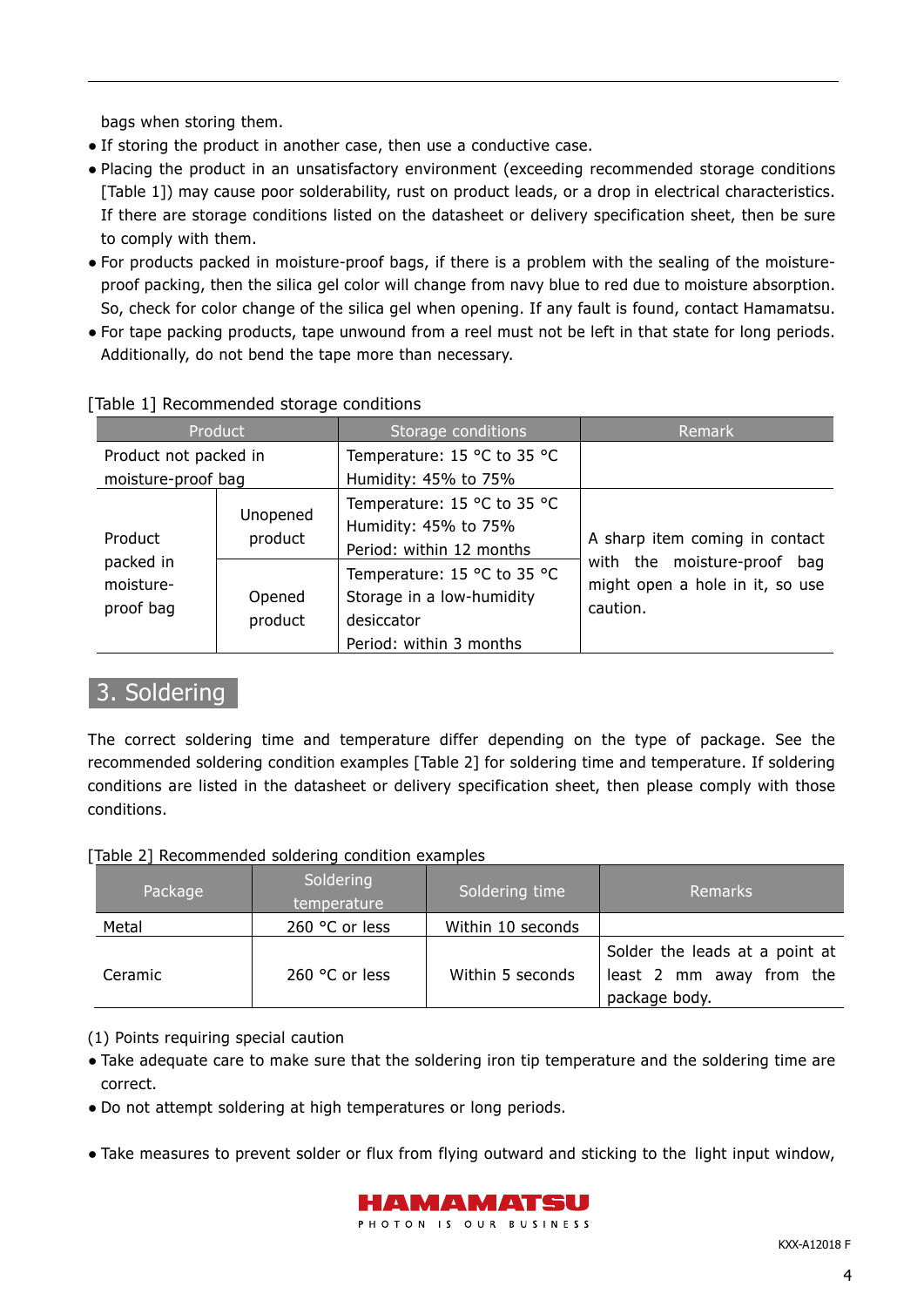contaminating it.

(2) Flux

Use non-cleaning solder or rosin type flux. Using flux with relatively strong acid or alkali levels or inorganic flux may cause corrosion on the leads.

(3) When using a soldering iron

- To prevent effects from electrostatic charges, use a grounded soldering iron whose insulation resistance is 10 M $\Omega$  or more.
- Set the soldering iron tip temperature by referring to the recommended soldering condition examples [Table 2]. If you cannot provide these conditions, then grip the root of the lead you are soldering with tweezers or a similar tool to prevent heat from conducting to the product package.
- Do not let the soldering iron directly contact the package section of the product. Direct contact with the soldering iron may cause mechanical or optical damage.
- Do the soldering so that no stress is applied to the package section of the product. Soldering in a state where stress is applied will cause residual stress after the soldering that tends to cause deterioration.

(4) Soldering of bump connection products

- Use a solder paste suitable for components with fine pitch leads or terminals.
- Before making bump connections, design a process by taking factors such as the solder paste, underfill resin, temperature conditions, and warping of the board due to heating into consideration.
- If the packing is opened and the product is left in that state for an extended period of time, the oxidation will develop on the bump surfaces, causing solder not to melt. So, mount the product as quickly as possible after opening the packing.

# 4. Static electricity management

The solid state division product or packing comes with an electrostatic warning label [Figure 6]. Handling of the products requires taking precautions on the following points to avoid damage and product deterioration due to static electricity.

[Figure 6] Electrostatic warning label



(1) Workplace and facilities, etc.

- Lay a conductive mat (750 kΩ to 1 GΩ) on the surface of the workbench and ground it.
- Use conductive flooring material or lay a conductive mat on the workplace floor and ground it.
- Ground all manufacturing equipment and inspection devices.

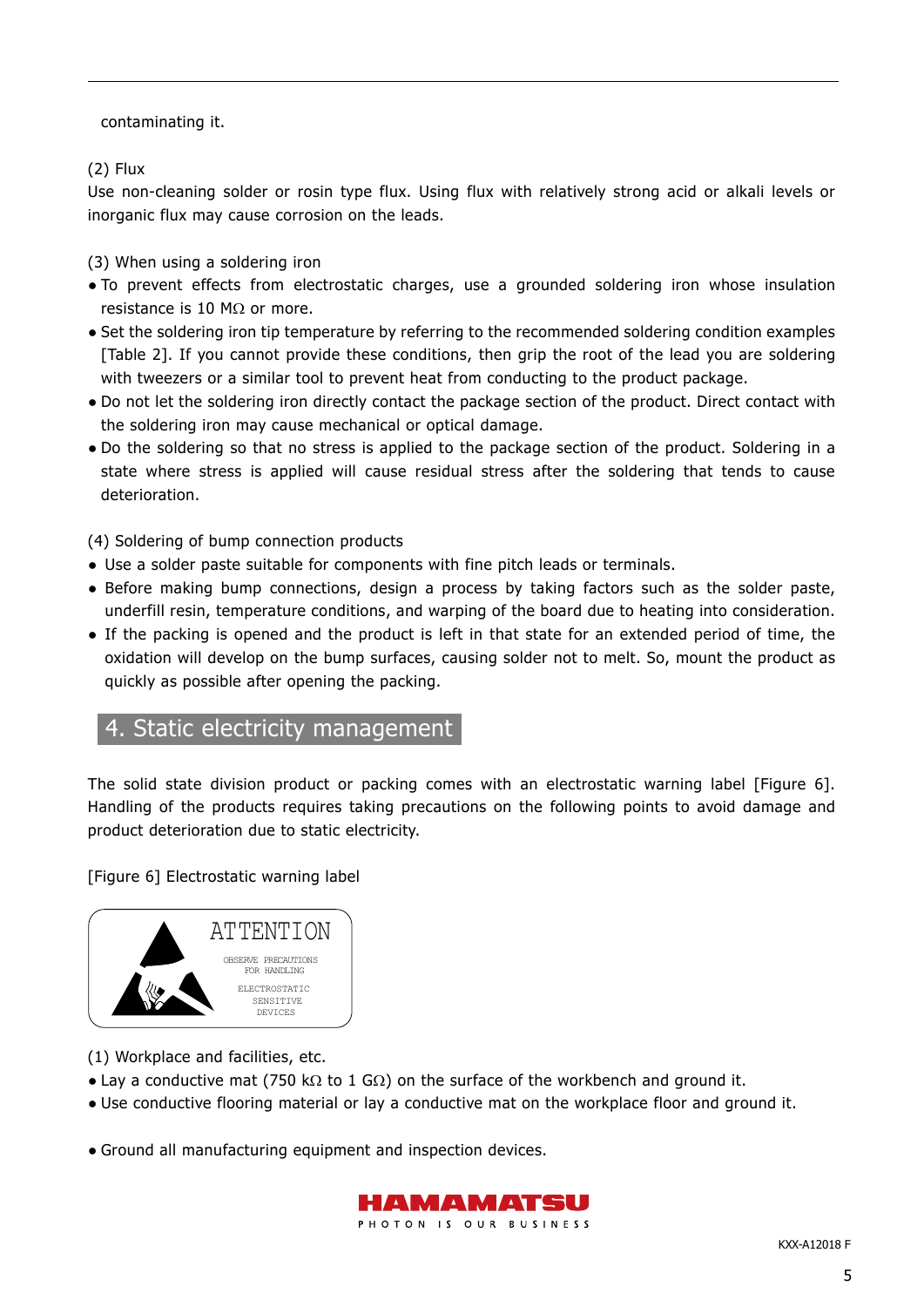● Keep moisture at approximately 50%. Low humidity tends to cause static electricity and high humidity is prone to moisture absorption.

#### (2) Handling

- Using an ionizer or similar item to eliminate electrical charges is recommended when handling the product.
- Wear anti-static clothing and conductive shoes (100 kΩ to 100 MΩ).
- Attach a wrist strap directly to the skin, and ground the strap. Be sure that a wrist strap to be used has protective resistance and that the resistance value measured while being attached is 750 kΩ to 35 MΩ. If the wrist strap does not include protective resistance, there is a risk of electric shock hazard due to electric leak. Also wear conductive finger sacks or gloves.
- Tools such as tweezers used to handle the product may sometimes become electrically charged. Connect a ground line as needed.
- Use a soldering iron with an insulation resistance of 10 MΩ or higher. The soldering iron tip should be grounded.
- If the product is induction-charged and contacts with a metal, excessive current may flow due to electrostatic discharge causing damage to the product. To prevent induction charging, keep objects (insulators such as plastic and vinyl, PC display monitors and keyboards, etc. that may possibly be electrically charged) away from the product. The product may be induction-charged even by just bringing such objects close to the product. If keeping such objects near the product is unavoidable, then use an ionizer, etc. to remove electrostatic charges from the objects that are apt to be electrostatically charged.
- Friction on the product causes electrostatic charges. If such friction is unavoidable, then remove the electrostatic charges using an ionizer, etc.
- Peripheral devices must be properly grounded so that no surges are applied to the product by a leakage voltage. Do not allow a voltage exceeding the absolute maximum ratings to be applied to the product from the measurement instrument, etc. (This tends to occur during ON/OFF switching of power sources, so use caution.) If there is the possibility of a surge voltage, insert a filter (made up of a resistor and capacitor) to protect the product. During operation do not attach or detach any connector, etc. that are connected to the power supply line or output line.

#### (3) Carrying, storage and packing

- Place the product on a conductive foam by inserting the leads into the foam (for shorting leads) and then put it in a conductive case. The PC board to mount the product should also be put in a conductive case. Also, avoid using plastic or styrofoam as they may generate static electricity by vibration during shipping, etc. causing breakdown or deterioration of the product.
- Use a conductive carrying case and storage shelf.
- Avoid storing the product near equipment that may generate high voltage or high electromagnetic fields.
- Note: It is not always necessary to provide all the anti-electrostatic measures stated above. Implement these measures according to the extent of deterioration or damage that may occur.

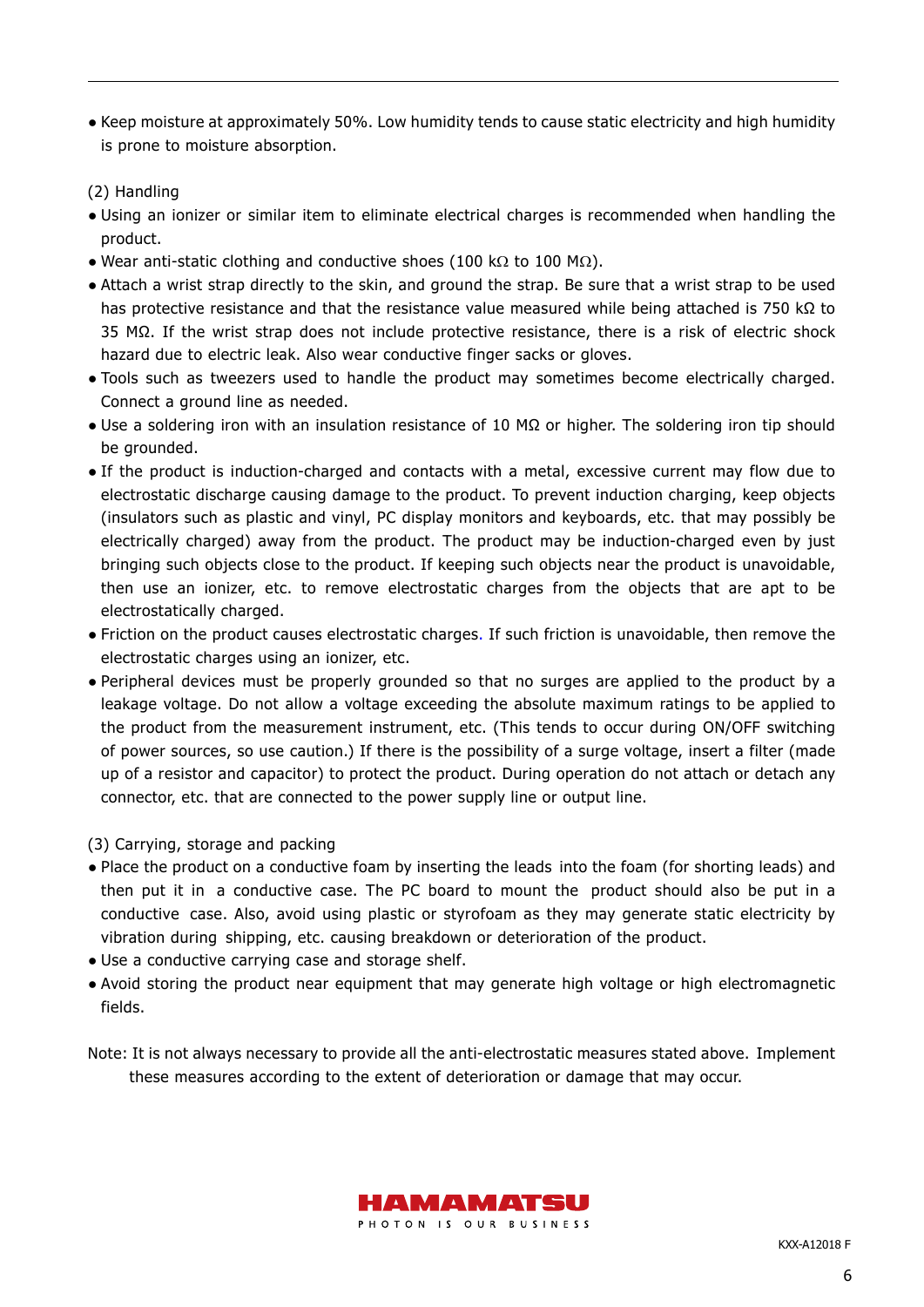[Figure 2] Electrostatic countermeasure example



# 5. Precautions by product

## Thermoelectrically cooled image sensor

(1) Heat dissipation

- If the thermoelectric cooler does not radiate away sufficient heat, then the product temperature will rise and cause physical damage or deterioration to the product. Make sure there is sufficient heat dissipation during cooling. As a heat dissipation measure, we recommend applying a high heatconductivity material (silicone grease, etc.) between the product and the heatsink.
- When using a resin-based material such as silicone grease, apply it uniformly over the entire area where the image sensor touches the heatsink. Do not use old silicone. (If the silicone becomes old, the viscosity increases and the application with a uniform thickness may become difficult.) A sheet shape thermal conductive agent is available as material with a uniform thickness. It is also allowed to use such material.

#### (2) Supply current to thermoelectric cooler

● To protect the thermoelectric cooler and ensure the stable operation, use a supply current to the thermoelectric cooler within a level that is defined on the datasheet.

(3) Securing product with screws

● To screw and secure the product to a heatsink or other parts, set the tightening torque to 0.3 N・m or less and tighten the two screws alternately so that the stress is uniformly applied to the product. If the screw is tightened excessively, the package and heatsink are pushed strongly, causing the package to break.

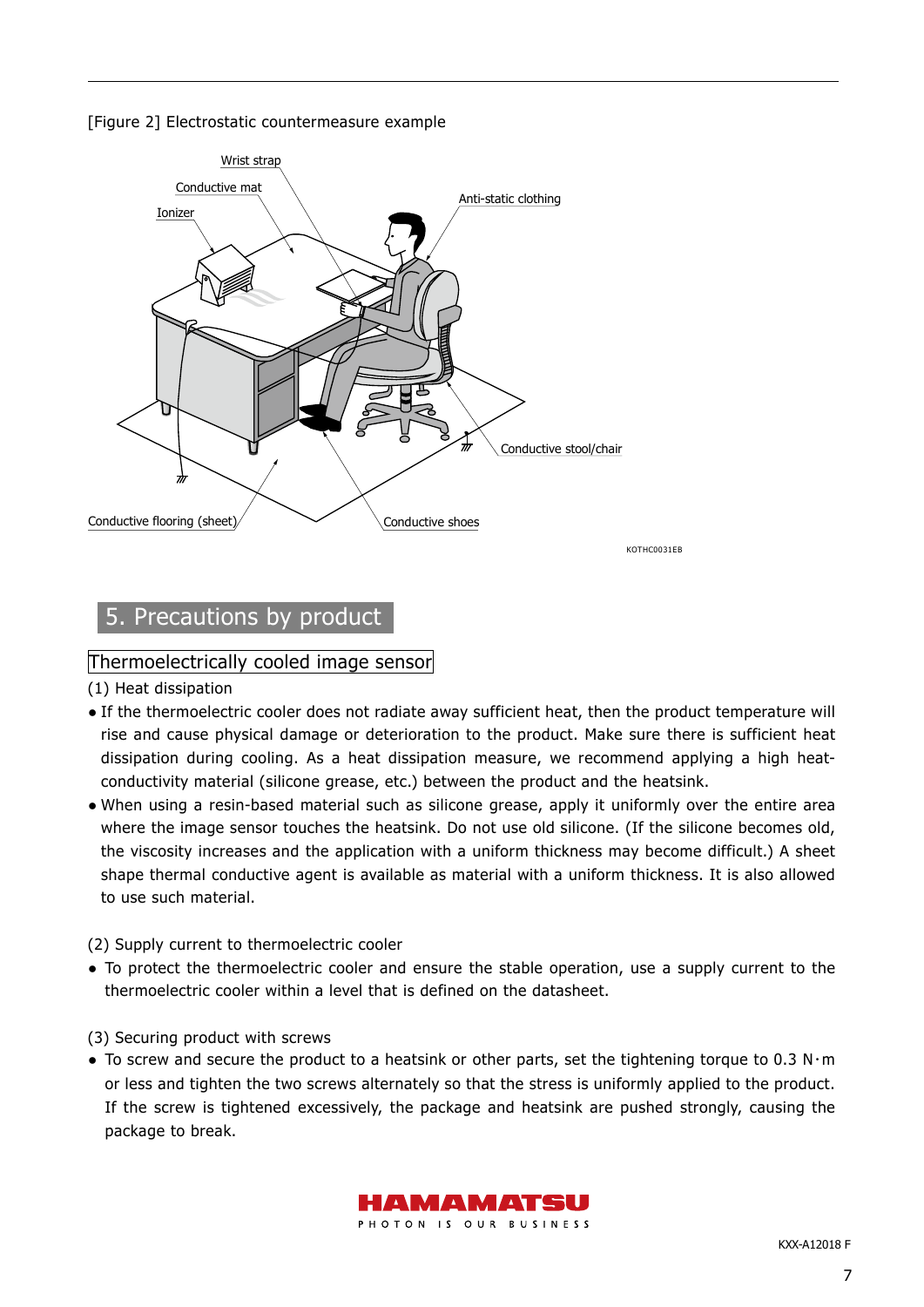# Thermoelectrically cooled CCD (quartz window type)

Store or use the thermoelectrically cooled CCD (quartz window type) in an environment with low humidity. If the temperature of the window material itself decreases in accordance with the thermoelectric cooling, dew condensation may occur on the external surface of the window in a highhumidity environment. As an example, when the CCD is cooled to -10 ℃ at an ambient temperature of 25 ℃, dew condensation may occur on the external surface of the window at a humidity of 70% or more.

# X-ray image sensor

(1) Operation/storage environment

- Since X-ray image sensors are not hermetically sealed products, avoid operation or storage in a high-humidity place.
- Do not apply excessive vibration or impact to the product during carrying.
- Do not use X-ray image sensors in equipment that requires special quality and reliability, and may directly affect human life or cause personal injury if the equipment breaks down or malfunctions.
- When storing the unpacked product, use the packing case delivered by Hamamatsu or a case that is difficult to be charged by static electricity. Be careful not to charge the leads while referring to "4. Static electricity management".
- Before using the product, check the product for fault. If any fault is found, do not use the product. If a fault occurs during operation, immediately stop the operation.

(2) Deterioration by X-ray irradiation

• The product characteristics may deteriorate due to X-ray irradiation exceeding the ratings described on the datasheet of each product. Be sure to use the product within its ratings. In some applications, the product needs to be replaced as a consumable product.

(3) Handling of product with FOS, FOP, or GOS window material

- Since FOS, FOP, and GOS do not have any visible light shading property, carefully check the external light when designing a housing.
- FOP is made from glass, so do not apply strong force or shock.
- The bonding wires are coated with a protective resin, but do not touch the resin part. Doing so may cause wire breakage or faulty wiring.
- When holding the product, hold the board by the edges with fingers.

[Photo 5] Hold the board by the edges with fingers.



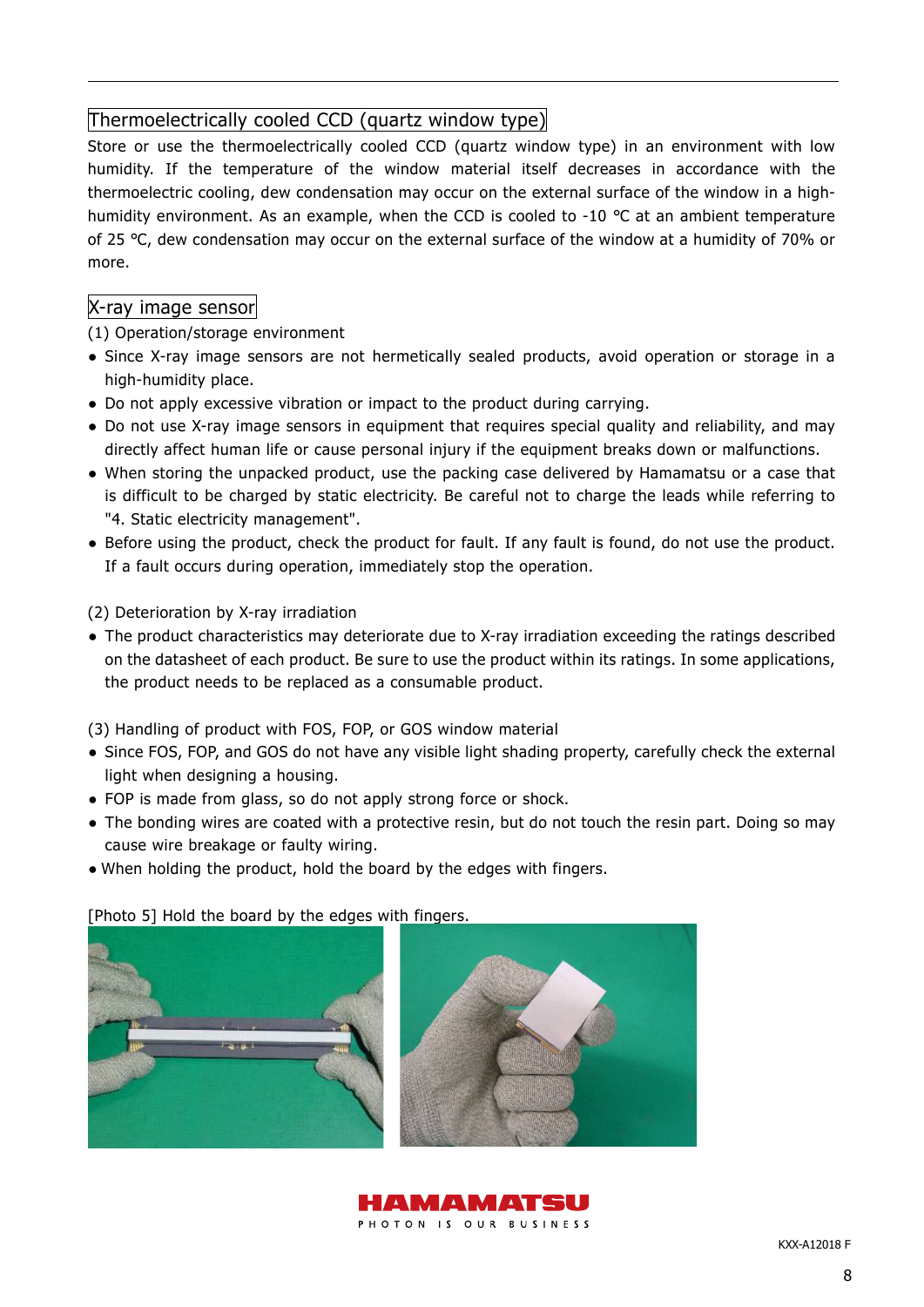● Do not touch the scintillator section. Contamination or damage of the scintillator may cause changes in sensitivity [Photo 6].

[Photo 6] Never touch the scintillator.



- Never touch the exposed parts of the leads and wirings. Otherwise, the product may malfunction by static electricity.
- Be aware that incorrect insertion may cause malfunctions when mounting the X-ray image sensor on the circuit board.
- When mounting the product with leads on the circuit board, use an applicable socket and push the portion where the X-ray image sensor wiring is not exposed to insert the product [Photo 7].



[Photo 7] Press the board to insert the product.

• For the product with connector, be careful not to apply excessive force to the connector during insertion [Photo 8].

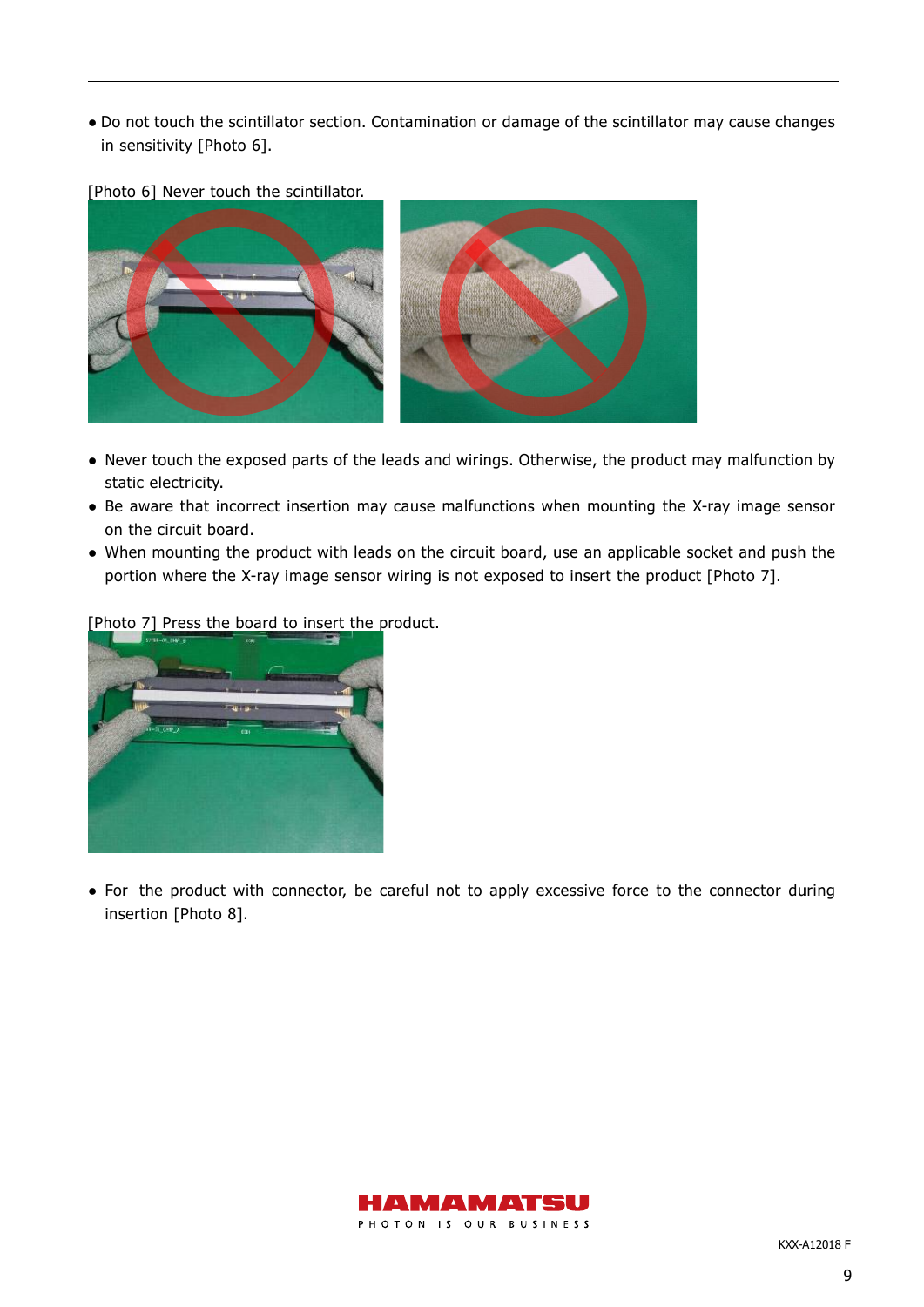#### [Photo 8] Do not apply excessive force to the connector.



(4) Handling of product with cable and housing

- Do not apply excessive force to the sensor section. Biting hard orally, applying pressure, or dropping may cause the product to break or malfunction.
- Do not apply excessive bending or tensile force to the cable. Doing so may cause faulty wiring or malfunction.
- When the product is not used, attach the terminal shorting piece (attached at shipment) to the connector and store the product. If the terminal shorting piece is not attached, be careful not to charge the connector pins.

#### (5) Others

• If using an X-ray image sensor for medical equipment, please contact your local Hamamatsu sales office.

# 6. Circuit board design precautions

Image sensor driver circuits are unique in that they contain a light input section and both digital and analog circuits, so the following precautions are needed during circuit board design.

- (1) Image sensor mounting surface
- The image sensor mounting surface of the circuit board is incorporated into the optical system designed to suppress the input of the external light. So, installing a variable resistor on the backside of the image sensor mounting surface will be convenient for subsequent adjustment work.

(2) Circuit board

• The mounting holes for equipment in the circuit board should be made slightly larger than the screw diameter in order to allow making fine adjustments of the photosensitive area position. Additionally, use a circuit board that will hardly warp due to temperature variations in order to prevent the focus position from shifting.

(3) Circuit components

● Changes in element temperature will also cause changes in characteristics such as the sensitivity and dark current. Using circuit components that emit as little heat as possible is recommended to suppress a temperature rise in the element. Besides keeping the product away from heat-emitting circuit components, please take other measures for heat dissipation.

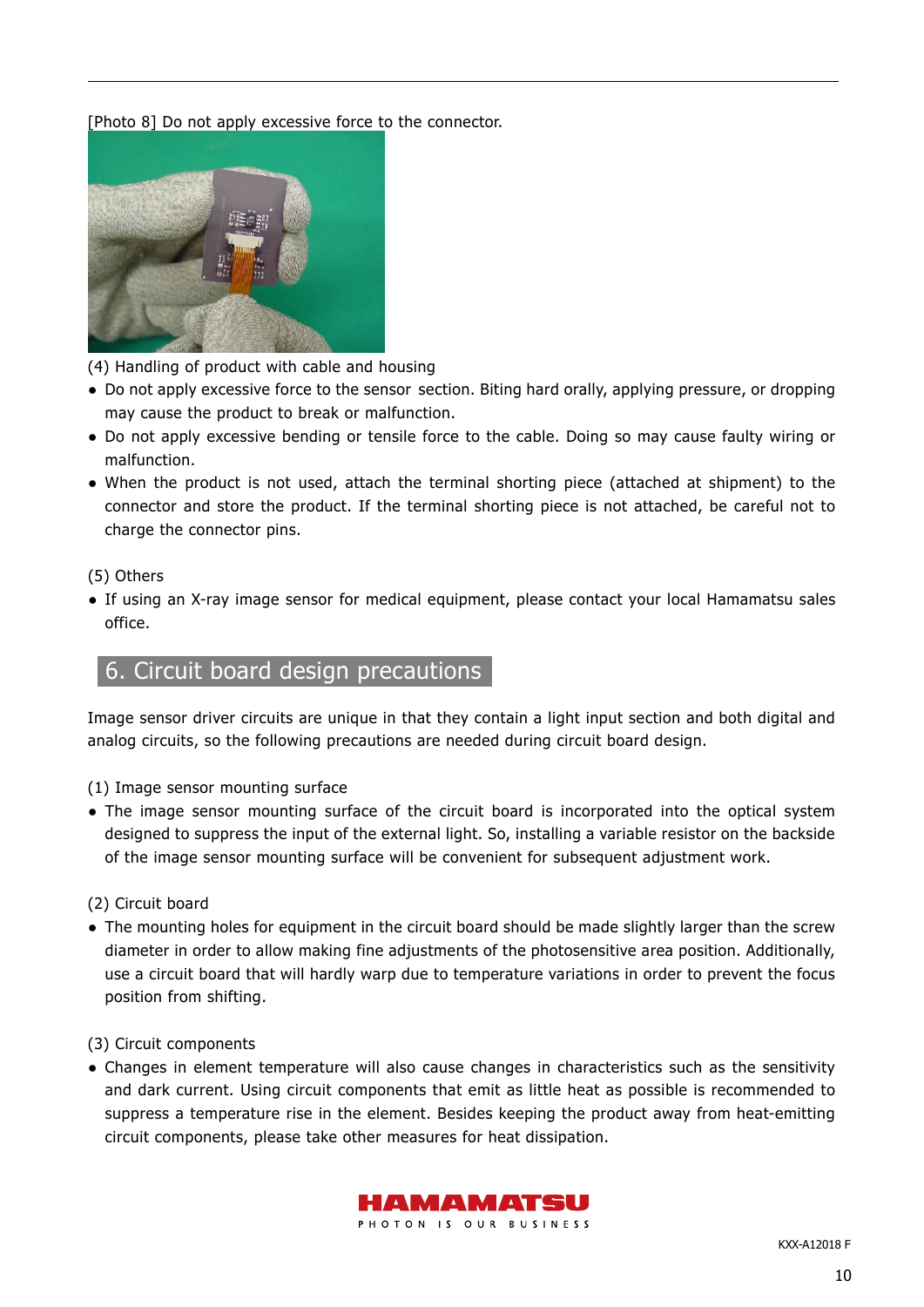## (4) Grounds

● To prevent digital circuit section noise from intruding into the analog circuit section through the ground, isolate the digital section ground from the analog section ground, and use a thicker ground line to lower its resistance.

# (5) Digital signals

• The input clock pulse line causes voltage fluctuations, so separate it as far as possible from the video signal line and voltage supply line. Apply the input clock pulses at the specific timing and voltage to the product connection terminals on the circuit board. Additionally, extra caution is needed during high-speed operation

## (6) Analog signals

● Keep the wiring width and wiring distance between the video output terminal and amplifier as short as possible. For the product with the active video and dummy video, set the same wiring width and wiring distance for both the active video and dummy video side signal lines so that they have the same capacitance as much as possible. To prevent noise intrusion into the output signal, keep the video signal line away from digital signal lines such as clock lines that are subject to voltage fluctuations, and also make sure that the video signal lines and digital signal lines do not cross each other on the front or back of the circuit board. This reduces clock feed-through.

## (7) Supply voltage

● Fluctuations in video bias voltage, reset voltage, or bias voltage of the on-chip amplifier of the CCD will cause unstable device output characteristics. To avoid this, use a power supply having minimal voltage fluctuations, and ensure that the image sensor supply voltage is not affected by external voltage fluctuations. Do not let voltage fluctuations on the power supply lines caused by circuit board component operation change the product supply voltage. Separate the power supply lines to the product as far away as possible from digital signal lines such as clock lines that are subject to voltage fluctuations.

#### (8) Others

- Noise generated from mechanically driven sections, etc. in equipment, into which the product and circuit board are incorporated, may enter the output signal. Perform the circuit board shielding securely.
- Characteristics may deteriorate during operation at high temperature. Take heat dissipation measures as required.
- If one terminal is shorted to another while a voltage is supplied to the product, excessive current may flow between the terminals, causing deterioration or damage to the product. When monitoring the signal with the probes of an oscilloscope or multimeter, attach the probes to the terminals without supplying voltage to the product, and make sure that the terminals are not shorted by the probes. Then, supply the voltage to the product. When detaching the probes, also make sure that no voltage is supplied to the product.

# 7. Handling in cardboard boxes

The product comes shipped in cardboard boxes. When handling cardboard boxes, comply with warning labels displayed on the cardboard box.